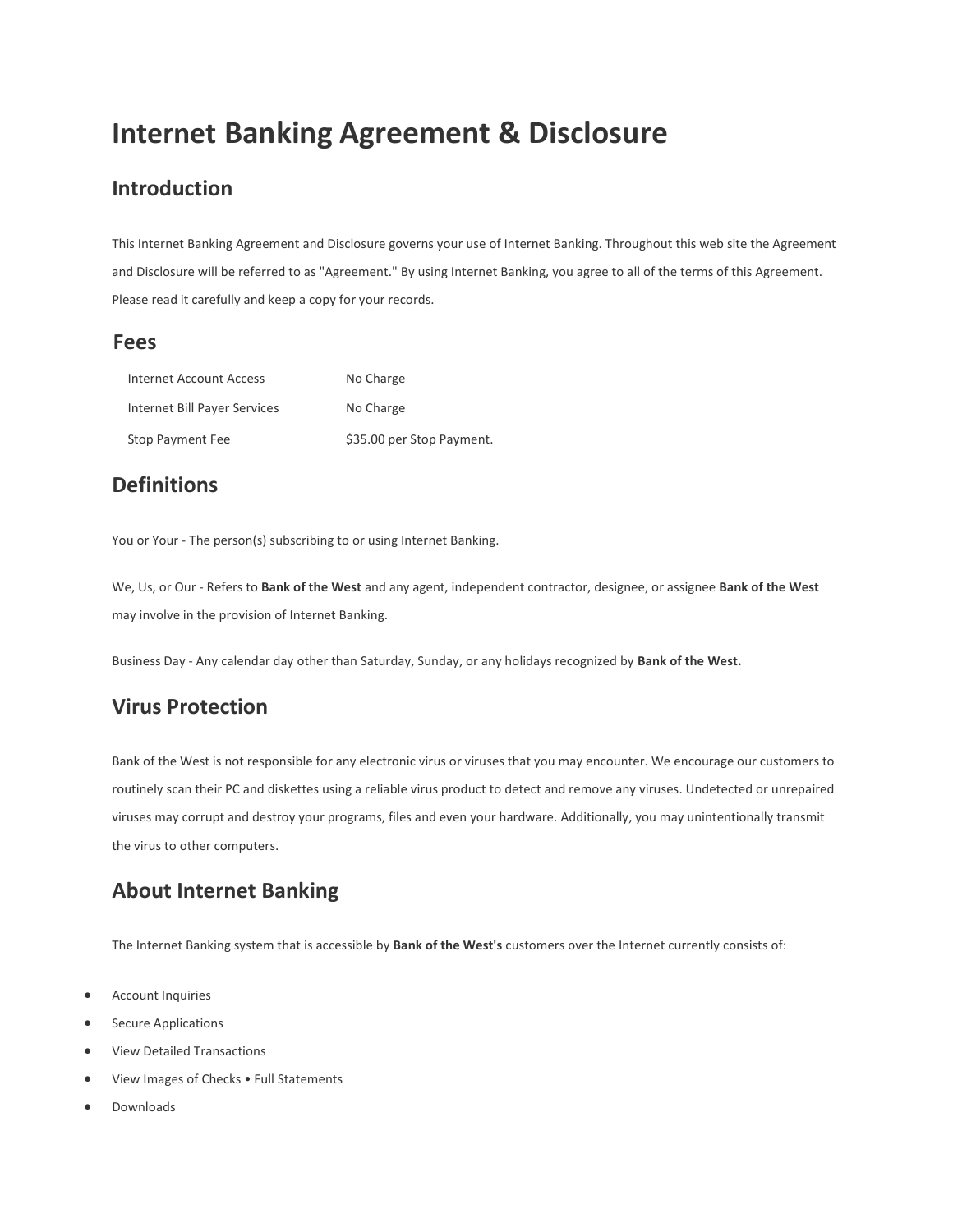View Pending ACH Debits and Credits

Additional components of an Internet Banking site involves in-bank transfers and bill payments. The different features of these components are:

- Account Transfers
- One-time Electronic Payments
- Fixed Recurring Payments
- Variable Recurring Payments

# Log-On and Security

In order to ensure the security of your accounts, we will end your online session if we have detected no activity for five (5) minutes. This is to protect you in case you accidentally leave your computer unattended while you are logged on. When you return to your computer, simply re-enter your passcode and your session will continue where you left off.

Because your passcode is used to access your accounts, you should treat it as you would any other sensitive personal data. You should carefully select a passcode that is hard to guess. (We suggest that you stay away from names, dates, and information that may easily be guessed.) Keep your passcode safe. Memorize your passcode and never tell it to anyone. Change your passcode frequently. This can be done at the beginning of each Internet session. Three (3) invalid passcode attempts will lock your online banking account and you will need to contact Bank of the West to have this reset.

# Cancellation of Internet Banking

Your Internet Banking may be canceled at any time without prior notice due to insufficient funds in one of your accounts. After cancellation, service may be reinstated once sufficient funds are available in your accounts to cover any fees and other pending transfers or debits. In order to reinstate services, you must call Bank of the West Internet Banking Coordinator at (817) 310- 1999.

#### Balance Inquiries and Transfers

You may use Internet Banking to check the balance of your accounts and to transfer funds among your accounts. According to Federal regulations, you may not make more than six (6) pre-authorized or automatic transfers from your Money Market Deposit Account during a given monthly statement period. There are no limits to the number of transfers from your Checking Accounts.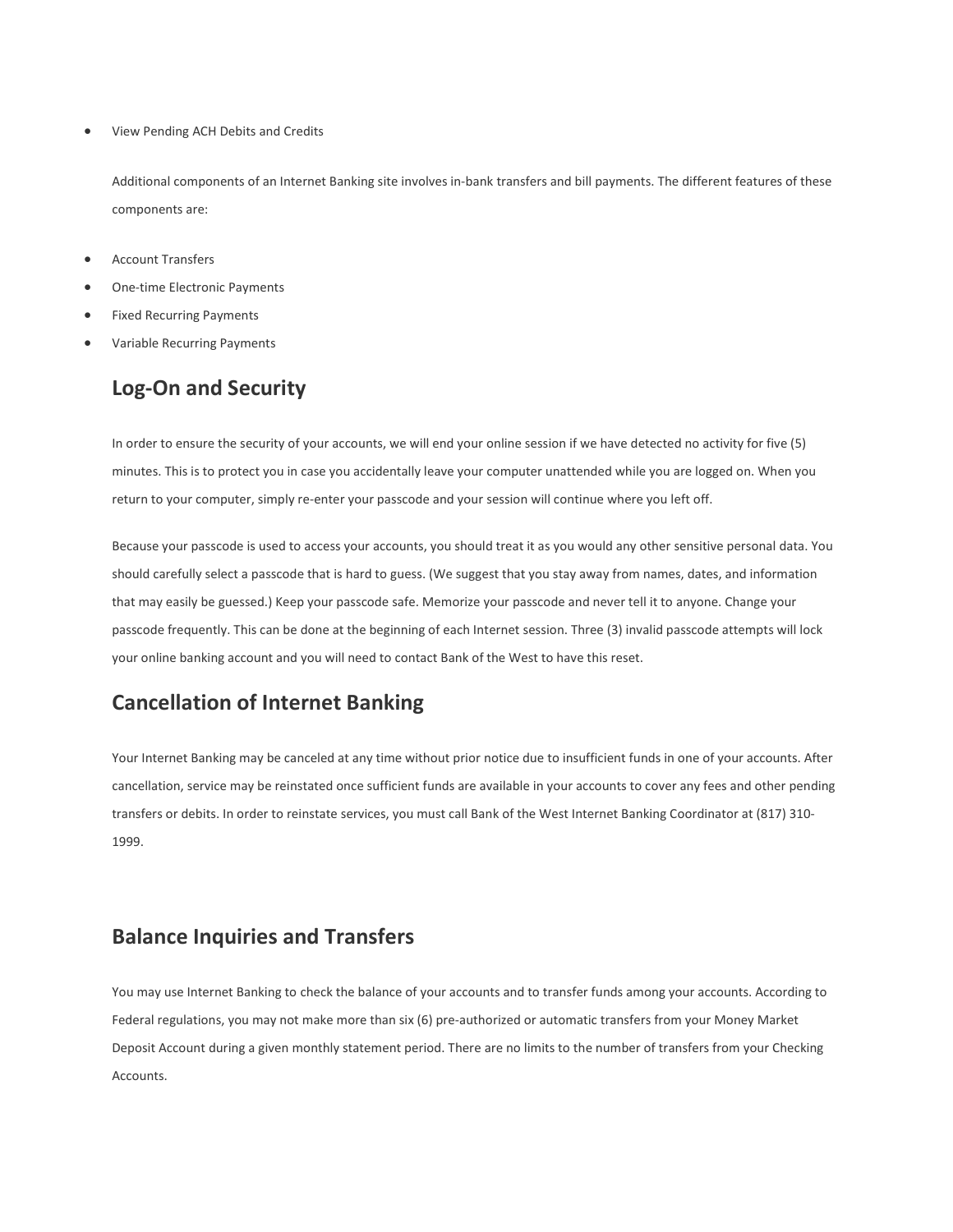Shown balances of accounts may include deposits subject to verification by us. The balance may also differ from your records due to deposits in progress, outstanding checks or other withdrawals, payments or charges. A transfer request may not result in immediate availability because of the time required to process the request. If you have further questions contact your Internet Banking Coordinator.

#### Bill Payer

It is easy to pay bills online. Contact the Online Banking Department to sign up. We are unable to process any payments to federal, state, or local tax agencies.

Bill Payment Service: No Charge

If for any reason a scheduled payment processed through Bill Payer is declined, the Bank may charge a NSF Fee. The payment will continue to be attempted until there are sufficient funds or it is canceled.

Although payments may be scheduled at any time, they will only be initiated (sent out) the following day if they are scheduled by your financial institution's cut off time, usually around 2:00 p.m. CST on any business day. Anything scheduled on a nonbusiness day, or after the cut-off time, will not be sent out until the following business day. Sufficient time for payments is necessary. We define sufficient time as seven (7) business days prior to the Due Date.

# Our Liability for Incomplete Transactions

It is our responsibility to process all transfers and bill payments properly initiated through Internet Banking in accordance with this Agreement. We will be liable for damages caused by delay in process or error in process. We will not be liable if any of the following occurs:

- 1. Funds are not available in your account or attached credit line.
- 2. Funds are subject to legal process.
- 3. You had knowledge of or questions about the possible malfunction of equipment when you initiated the transaction.
- 4. Any information provided by you about the Payee is incorrect.
- 5. There are any delays in the handling of the payment by the Payees.
- 6. Natural disasters (fire, flood, tornado, etc.) or other uncontrollable circumstances (mail delays, power failures, etc.) prevent proper completion and delivery of transactions.
- 7. Other applicable laws and/or regulations exempt us from liability.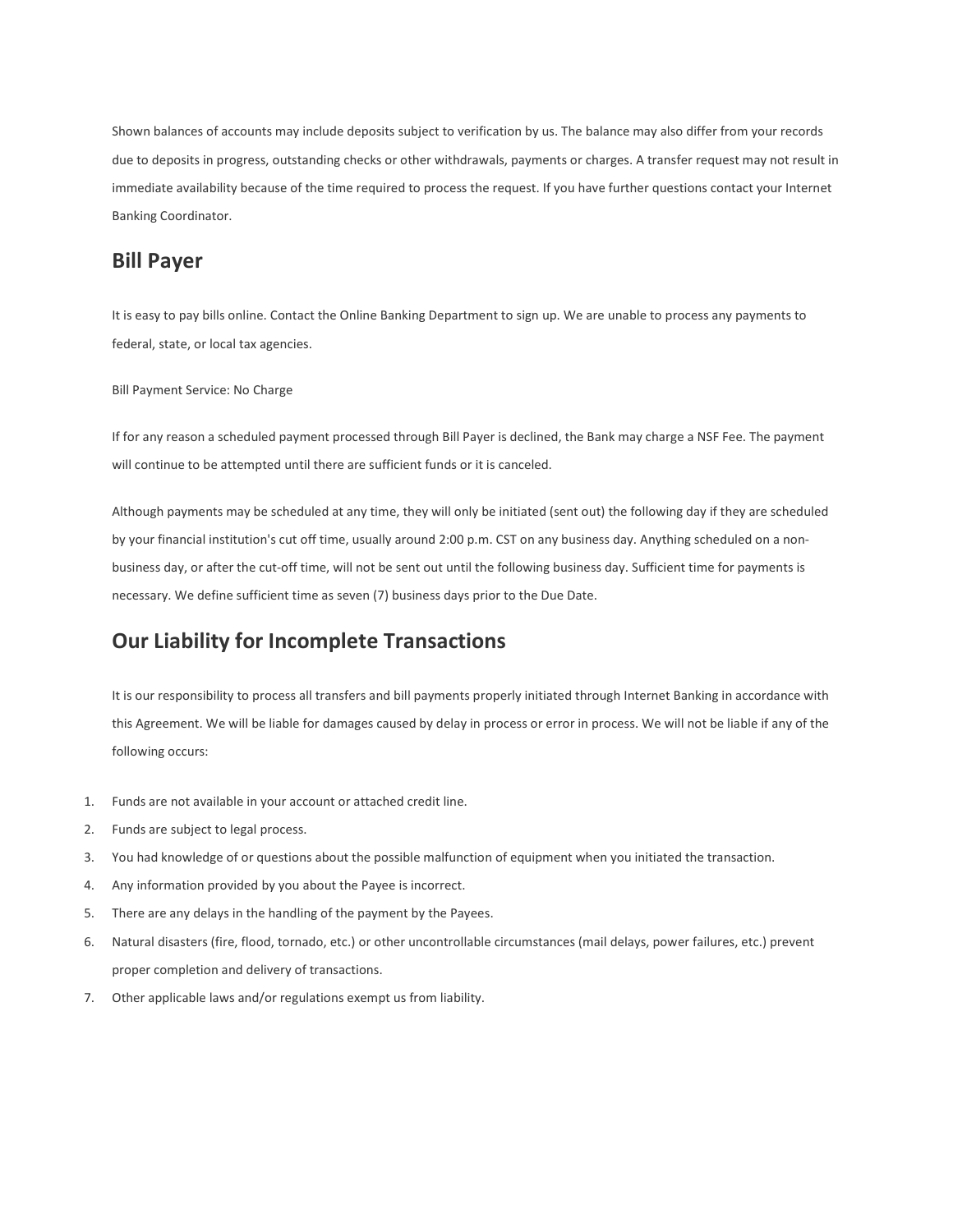#### Notice of Your Rights and Liabilities

Notify us immediately if your passcode has been lost or stolen. Failure to notify us immediately could result in the loss of all money accessible by the passcode.

If we are notified within two (2) business days after you discover that your passcode has been lost or stolen, you can lose no more than \$50 if someone used it without your permission. If you do not notify us within two (2) business days, and we can prove we could have prevented someone from using the Passcode without your permission, you could lose as much as \$500.

If your statement shows unauthorized transfers, notify us within 60 days after the statement is mailed to you or viewed on your computer. After 60 days, if we can prove that we could have stopped someone from taking the money if we had been told, lost funds might not be recovered.

#### Errors and Questions

In cases of errors or questions concerning transactions completed with Internet Banking, do one of the following, as soon as possible:

- 1. Telephone Bank of the West Customer Service at (817) 310-1999; or
- 2. Write to Bank of the West at 108 W Northwest Hwy, Grapevine, TX 76051

We must hear from you within 60 days after you receive the first statement or notification in which the error or problem appeared. Please include the following information:

- 1. Name
- 2. Account Number
- 3. Description of the error or what you are unsure about, plus an explanation of why you believe it is an error or why you need more information.
- 4. Tell us the amount of the error.
- 5. For a Bill Payer error tell us:
	- a. Checking account number used to pay the bill
	- b. Payee name
	- c. Date the payment sent
	- d. Confirmation number
	- e. Payment amount
	- f. Payee account number for the payment in question.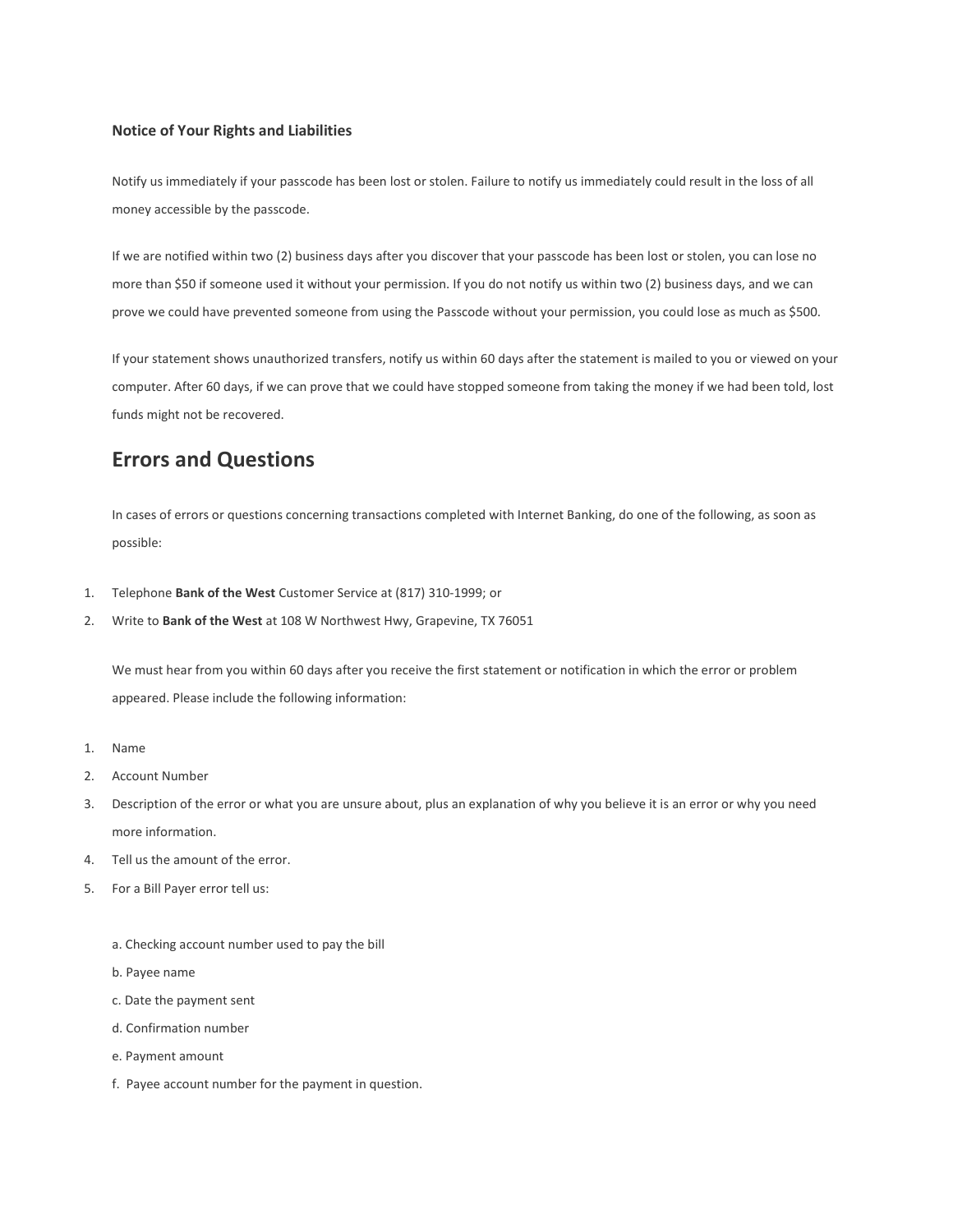We will tell you the results of our investigation within ten (10) business days after we hear from you. If we need more time we may take up to 45 business days to investigate. If we choose to take up to 45 business days, we will give you a provisional credit to your account within ten (10) business days. If we decide there was no error, we will furnish you with a written explanation within three (3) business days after the investigation is complete.

#### Disclosure of Account Information to Third Parties

Information to third parties about your account(s) or the transaction(s) you make will only be disclosed if at least one of the following applies:

- 1. It is necessary to complete a transaction.
- 2. To verify the existence and condition of your account to a third party such as a credit bureau or merchant.
- 3. To comply with a governmental agency or court order.
- 4. If permission is given to us by you, which we may require to be in writing.
- 5. To collect information for internal use, the use of our service providers, and our servicing agents and contractors concerning our electronic funds transfer service.
- 6. It involves a claim by or against us concerning a deposit to or withdrawal from your account.
- 7. Where otherwise required or permitted under state or federal laws and/or regulations.

### No Signature Requirements

When any payment or other on-line service generates items to be charged to your account, you agree that we may debit the designated account, or the account on which the item is drawn, without requiring your signature on the item and without any notice to you.

#### **Termination**

You may terminate the use of Internet Banking by contacting Bank of the West in writing by mail, e-mail, or personal delivery to your financial institution. If your account is closed or restricted for any reason, Internet Banking accessibility will automatically terminate.

#### Governing Law

This Agreement shall be governed by and construed in accordance with the laws of the State of Texas.

# Assignment

This agreement may not be assigned to any other party by you. We may assign or delegate, in part or whole, to any third party.